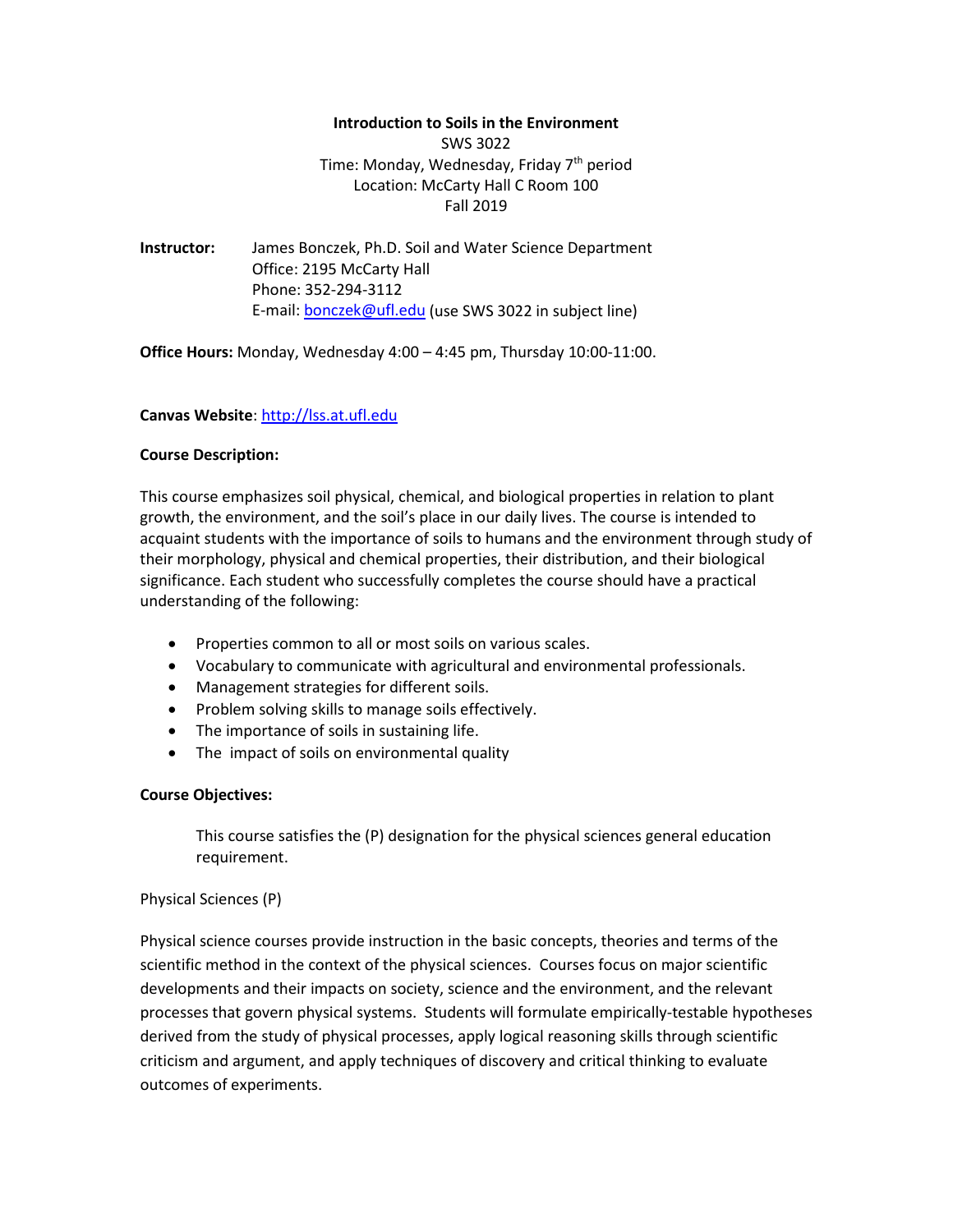Theses general education objectives will be accomplished through

1. Evaluation of how physical properties of soils influence the behavior, function, and productivity of soils in environmental and agricultural settings.

2. Analysis and computation of how water and chemicals move through soils.

3. Formulation and critical evaluation of hypotheses related to the interaction of soil solution constituents with the soil solid phase.

4. Identification of the major classes of soil organisms and how they influence the cycling of carbon and nutrients in soils.

5. Definition and synthesis of the fundamental elements of soil morphology and taxonomy to communicate important concepts related to soils in the environment.

## **Student Learning Outcomes**

This course also will assess Student Learning Outcomes which can be defined as.

Student Learning Outcomes: Content and Skills

Content: Students demonstrate competence in the terminology, concepts, and methodologies used within the discipline

Communication: Students communicate knowledge, ideas, and reasoning clearly and effectively in written and oral forms appropriate to the discipline.

Critical Thinking: Students analyze information carefully and logically from multiple perspectives using discipline-specific methods and develop reasoned solutions to problems.

The Student Learning Outcomes will be assessed through ongoing evaluation. Content will be tested using three objective exams, eight multiple choice and True/False quizzes, and 4 written homework assignments incorporating fundamental concept knowledge and computations relevant to course material. Communication will occur through discussion during assigned meeting times, web-based discussion posts, and short answer as well as computation-based homework assignments related to soil processes. Critical thinking will be assessed through computation, analysis, and application of data/results to issues related to soil management.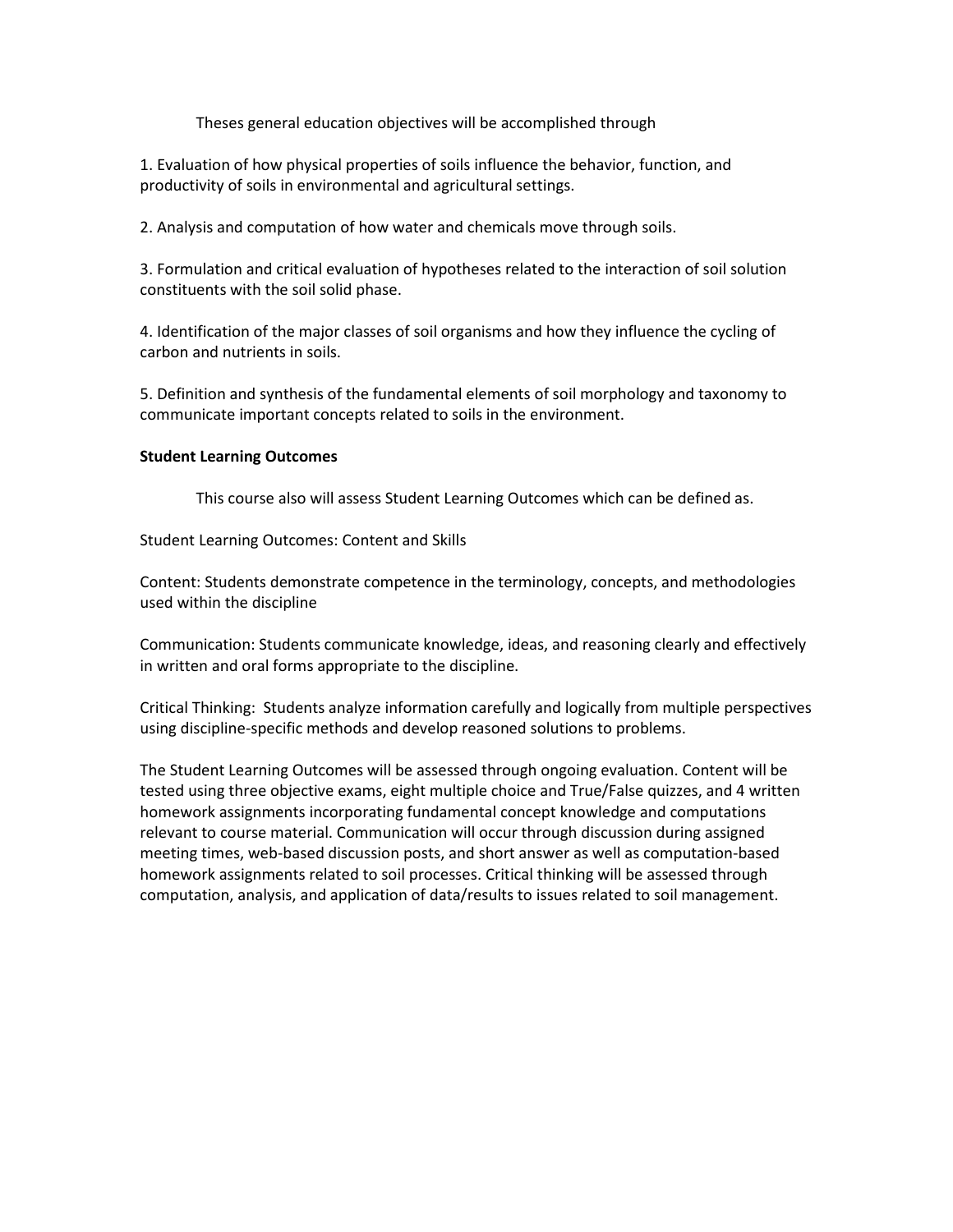# **Course Schedule**

| Week 1  | 8/20-8/23                                                  | Introduction to Soils and Soil Function<br>Reading: Chapter 1, pages $1 - 26$ |                                                                                                                                   |  |
|---------|------------------------------------------------------------|-------------------------------------------------------------------------------|-----------------------------------------------------------------------------------------------------------------------------------|--|
| Week 2  | $8/26 - 8/30$<br>Reading:                                  |                                                                               | Soil Forming Processes, Factors, Horizons<br>Chapter 2, pages $52 - 56$<br>Chapter 4, page 97 and referenced plates (photos)      |  |
| Week 3  | 9/2-9/6<br>Reading:<br>Quiz I Online due<br>Homework I due |                                                                               | Soil Color, Texture, Structure, and Density<br>Chapter 4, pages 96-122<br><b>Wednesday 9-11</b><br><b>Wednesday 9-11</b>          |  |
| Week 4  | 9/9-9/13<br>Reading:<br><b>Homework II Due</b>             |                                                                               | Introduction to Soil Water<br>Chapter 5, pages 133-149 (weeks 4 and 5)<br>Wednesday, 9-18                                         |  |
| Week 5  | 9/16-9/20                                                  |                                                                               | Soil Water Movement and Retention<br>Quiz II Online Due Wednesday, 9-25<br>Homework III Due Wednesday, 9-25                       |  |
| Week 6  | 9/23-9/27                                                  |                                                                               | Exam I and Preparation                                                                                                            |  |
|         | <b>Exam Review</b><br>Exam<br>Make-up Exam                 |                                                                               | Monday, 9-23<br>Wednesday, 9-25<br>Friday 9-27                                                                                    |  |
| Week 7  | 9/30-10/4<br>Reading:                                      |                                                                               | Introduction to the Soil Mineral Fraction<br>Chapter 8, pages 235-255 (weeks 7 through 9)                                         |  |
| Week 8  | 10/7-10/11<br><b>Quiz III Online Due</b>                   |                                                                               | Reactions of Soil Aluminosilicate Minerals<br><b>Wednesday 10-16</b>                                                              |  |
| Week 9  |                                                            |                                                                               | 10/14-10/18 Organic Matter Reactions                                                                                              |  |
| Week 10 | Reading:<br><b>Homework IV Due</b>                         |                                                                               | 10/21-10/25 Soil Acidity, Alkalinity, and pH<br>Chapter 9, pages 269-298<br>Wednesday 10-30<br>Quiz IV Online Due Wednesday 10-30 |  |
| Week 11 |                                                            |                                                                               | 10/28-11/1 Exam II and Preparation                                                                                                |  |
|         | <b>Exam II Review</b>                                      |                                                                               | <b>Monday, 10-28</b>                                                                                                              |  |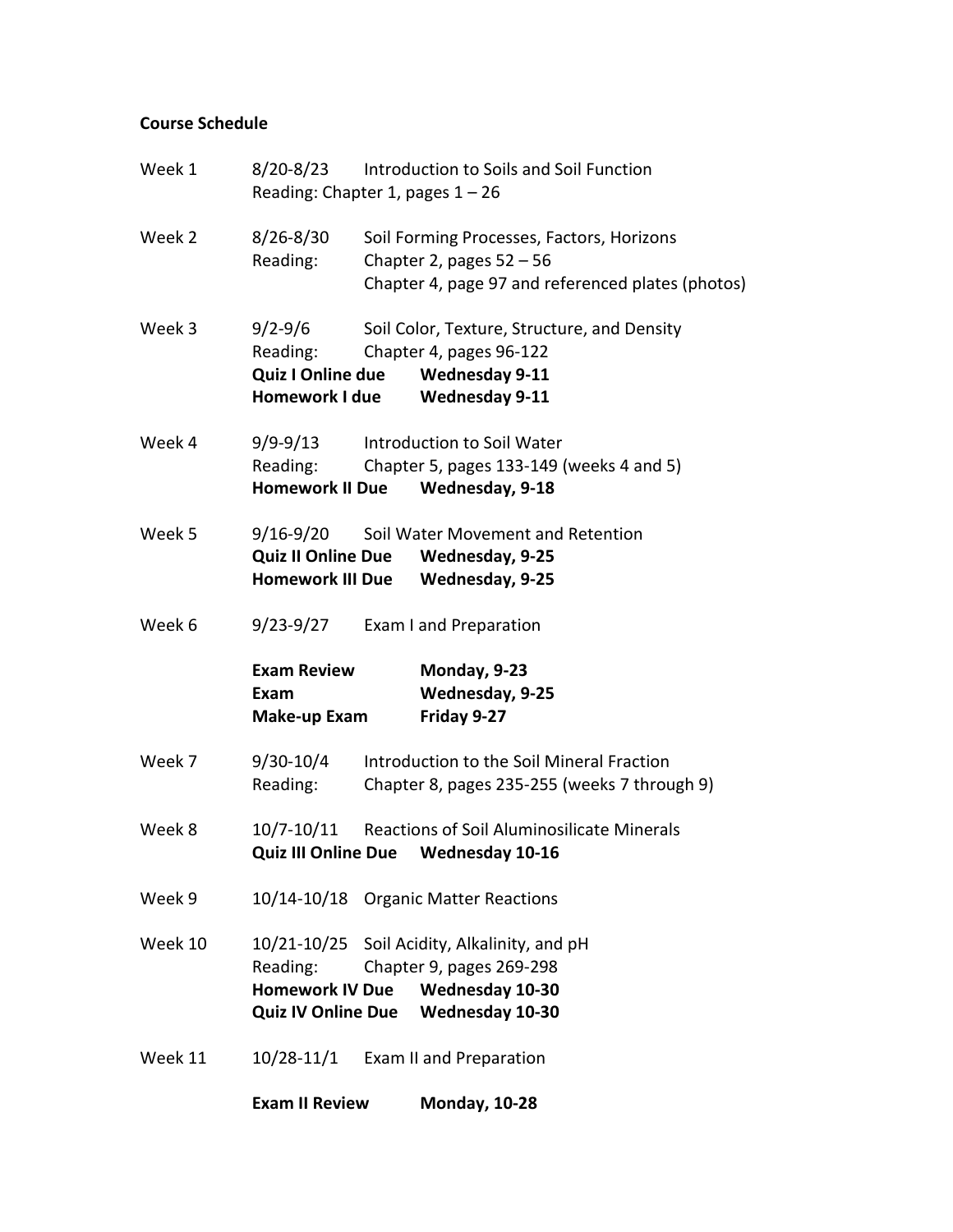|         | Exam II<br>Make-up Exam                                                                                           | Wednesday, 10-30<br><b>Friday, 11-1</b>         |
|---------|-------------------------------------------------------------------------------------------------------------------|-------------------------------------------------|
| Week 12 | Reading: Chapter 3, pages 58-93<br>Homework V Due Wednesday, 11-13                                                | 11/4-11/8 Soil Morphology and Classification    |
| Week 13 | $11/11 - 11/15$ Carbon Cycling                                                                                    |                                                 |
| Week 14 | <b>Thanksgiving (one Lecture)</b>                                                                                 |                                                 |
| Week 15 | 11/25-11/29 Carbon and Nutrient Cycling<br>Reading: Chapter 8, pages 261-263<br>Quiz V Online Due Wednesday, 12-4 |                                                 |
| Week 16 | 12/2-12/6 Exam III and Preparation                                                                                |                                                 |
|         | <b>Exam II Review</b><br>Exam II<br>Make-up Exam                                                                  | Monday, 12-2<br>Wednesday, 12-4<br>Friday, 12-6 |

#### **Textbook:**

Brady, N.C. and Weil, R.R. Elements of the Nature and Properties of Soils. 3<sup>rd</sup> Edition New Jersey: Pearson Prentice Hall. ISBN – 0-13-501433-6

#### **Evaluation of Grades**

Grading will be based on three in-class examinations, homework assignments, quizzes, and written questions posed during lecture. Opportunities for bonus points also will be provided throughout the semester.

| Assignment               | <b>Point Value</b> | <b>Percentage of Grade</b> |  |
|--------------------------|--------------------|----------------------------|--|
|                          |                    |                            |  |
| <b>Exams</b>             | 600                | 60%                        |  |
| <b>Homeworks</b>         | 150                | 15%                        |  |
| <b>Quizzes</b>           | 150                | 15%                        |  |
| <b>Lecture Questions</b> | 100                | 10%                        |  |
| <b>TOTAL</b>             | 1000               | 100%                       |  |

**Extra Credit: Several in-class bonus questions will be posed throughout the semester and allow students to accumulate up to a 1% bonus factored into the overall grade based on the number of correct written responses.**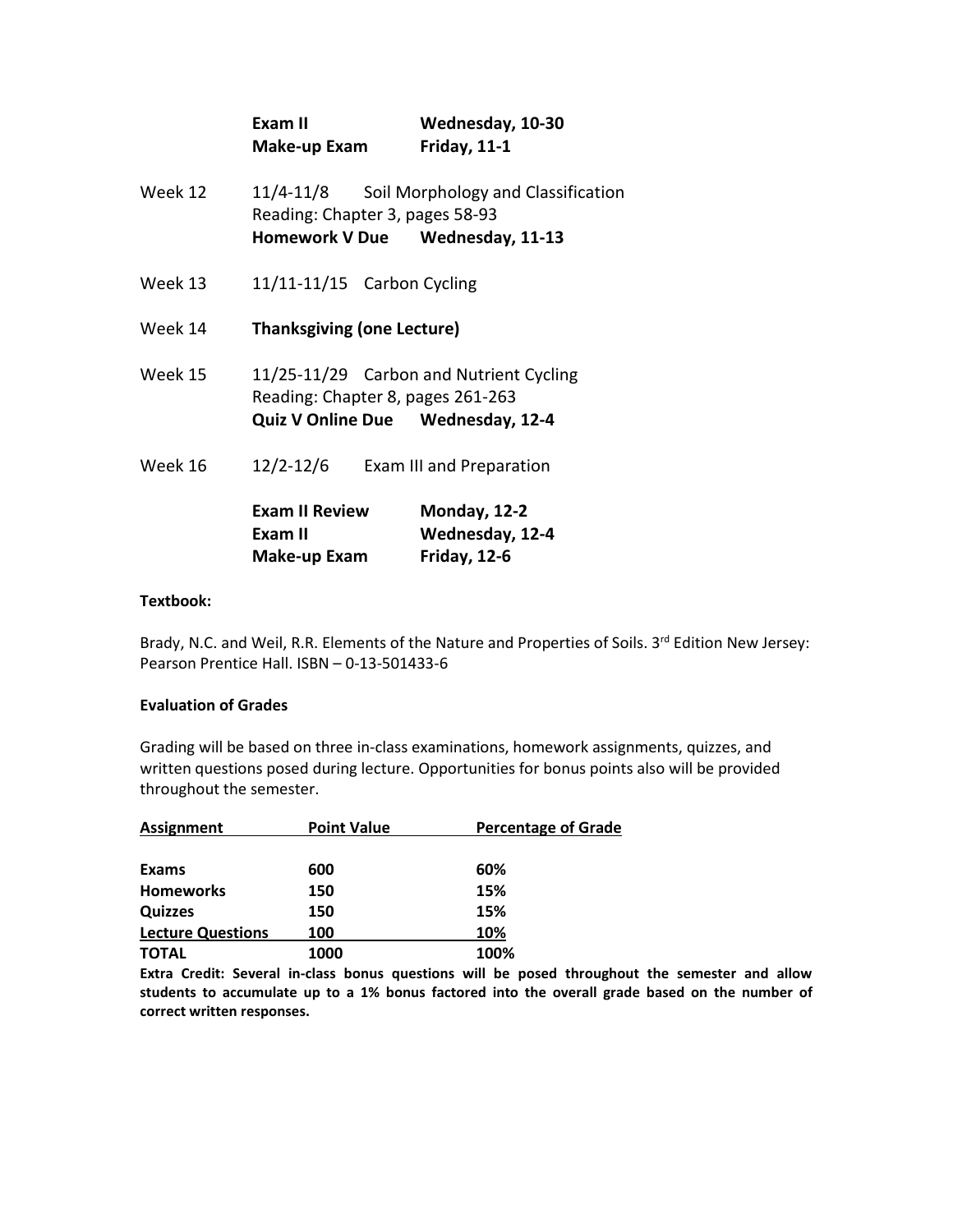| <b>Letter Grade</b> | <b>Numerical Grade*</b> | <b>GPA Points</b> |
|---------------------|-------------------------|-------------------|
| A                   | 92-100 %                | 4.0               |
| A-                  | 90-91.9                 | 3.67              |
| $B+$                | 86-89.9                 | 3.33              |
| B                   | 83-85.9                 | 3.0               |
| B-                  | 79-82.9                 | 2.67              |
| $C+$                | 77-78.9                 | 2.33              |
| C                   | 72-76.9                 | 2.0               |
| $C -$               | 70-71.9                 | 1.67              |
| D+                  | 66-69.9                 | 1.33              |
| D                   | 63-65.9                 | 1.0               |
| D-                  | 59-62.9                 | 0.67              |
| Е                   | $59$                    | 0                 |

\*Multiply the Numerical grade by 10 to determine points need to achieve a given letter grade.

The homeworks, quizzes, and lecture questions are explained below. They can have a significant positive impact on your overall grade. Please do not discount their importance. **BASIC COURSE REQUIREMENTS:**

- 1. **Exams** consist of objective and interpretive multiple choice and true/false questions. Study guides and review sessions will be provided prior to each exam. Each exam is worth 200 points.
- 2. **Homeworks** will address current and historic topics of soils in the environment as well as basic assignments related to class lectures and problem solving. There are 5 homework assignments; due dates are indicated above. Submission will be on the course management site; emailed assignments are not permitted. **One homework drop is permitted.**
- 3. **Quizzes** will be conducted online in the course management system. Each quiz usually will consist of 10 questions randomly selected from a large bank of questions. You may take the quiz 3 times during the prescribed period indicated in the course schedule above. There are 5 total quizzes. Each quiz counted toward your overall grade is worth 30 points for a total of 150 points**. A comprehensive quiz will be offered at the end of the term. The grade on this quiz will replace 1 missing quiz grade.**
- 4. **Lecture Questions** will be provided prior to the commencement of each lecture. These questions will be answered during the course of the lecture, therefore, attendance is required. Students may miss 6 lecture question assignments without penalty. **Students who are late for class will incur a 50% penalty for that day's lecture questions.**

#### **GENERAL POLICIES**

**Lecture notes** will be posted on the course management site following each lecture.

**Homework submissions**: All work is expected to be the product of each individual member of the class. Assignments submissions must be clearly presented **and the product of each individual student's work**. **Copying information verbatim from the web, books, articles, etc. requires proper attribution, but is discouraged.**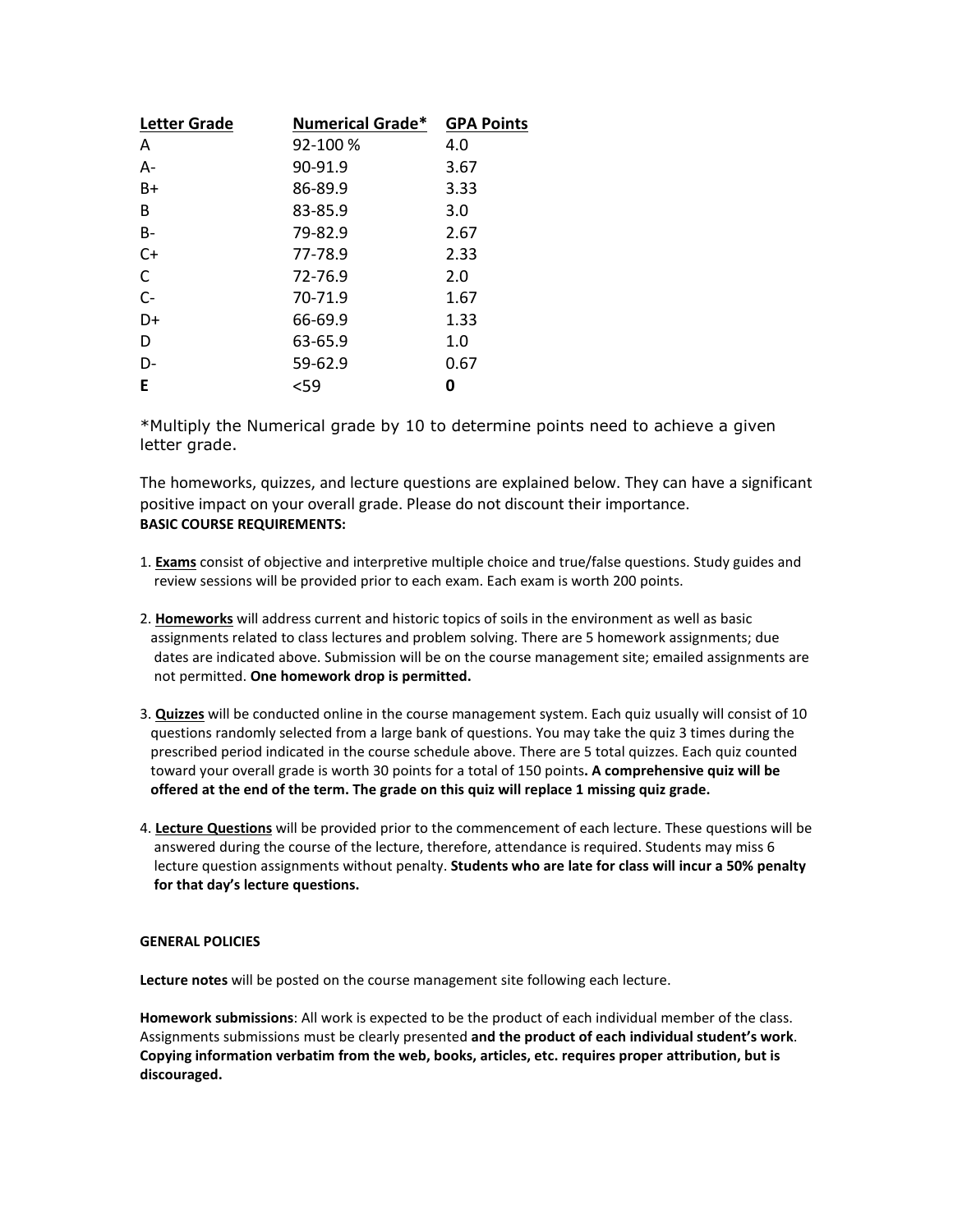**Late Work**: Submission of assignments is expected on time. Late work will not be accepted. Please do not email late work to the instructor.

**Make-up Exams:** Contact the instructor or teaching assistant as early as possible if you must legitimately miss a scheduled exam. If an emergency arises immediately before an exam, notify the instructor or teaching assistant as soon as the emergency is resolved. Make-up exams are scheduled as indicated in the course schedule above.

**This is a large class**. Students are expected to arrive and be prepared to commence on time. Please be considerate to the instructor and your fellow students and avoid talking, texting, or other disruptive behavior. **Use of electronic devices of any kind is not permitted in class.** Students also are expected to remain in class for the duration of the lecture. If you must leave early, inform the instructor prior to commencement of class.

## **Students Requiring Accommodations**

Students with disabilities requesting accommodations should first register with the Disability Resource Center (352-392-8565[, www.dso.ufl.edu/drc/](http://www.dso.ufl.edu/drc/) ) by providing appropriate documentation. Once registered, students will receive an accommodation letter which must be presented to the instructor when requesting accommodation. Students with disabilities should follow this procedure as early as possible in the semester.

#### **Course Evaluation**

Students are expected to provide feedback on the quality of instruction in this course by completing online evaluations at https://evaluations.ufl.edu. Evaluations are typically open during the last two or three weeks of the semester, but students will be given specific times when they are open. Summary results of these assessments are available to students at https://evaluations.ufl.edu/results/.

#### **Academic Honesty**

As a student at the University of Florida, you have committed yourself to uphold the Honor Code, which includes the following pledge: "*We, the members of the University of Florida community, pledge to hold ourselves and our peers to the highest standards of honesty and integrity."* You are expected to exhibit behavior consistent with this commitment to the UF academic community, and on all work submitted for credit at the University of Florida, the following pledge is either required or implied: *"On my honor, I have neither given nor received unauthorized aid in doing this assignment*."

It is assumed that you will complete all work independently in each course unless the instructor provides explicit permission for you to collaborate on course tasks (e.g. assignments, papers, quizzes, exams). Furthermore, as part of your obligation to uphold the Honor Code, you should report any condition that facilitates academic misconduct to appropriate personnel. It is your individual responsibility to know and comply with all university policies and procedures regarding academic integrity and the Student Honor Code. Violations of the Honor Code at the University of Florida will not be tolerated. Violations will be reported to the Dean of Students Office for consideration of disciplinary action. For more information regarding the Student Honor Code, please see: [http://www.dso.ufl.edu/SCCR/honorcodes/honorcode.php.](http://www.dso.ufl.edu/SCCR/honorcodes/honorcode.php)